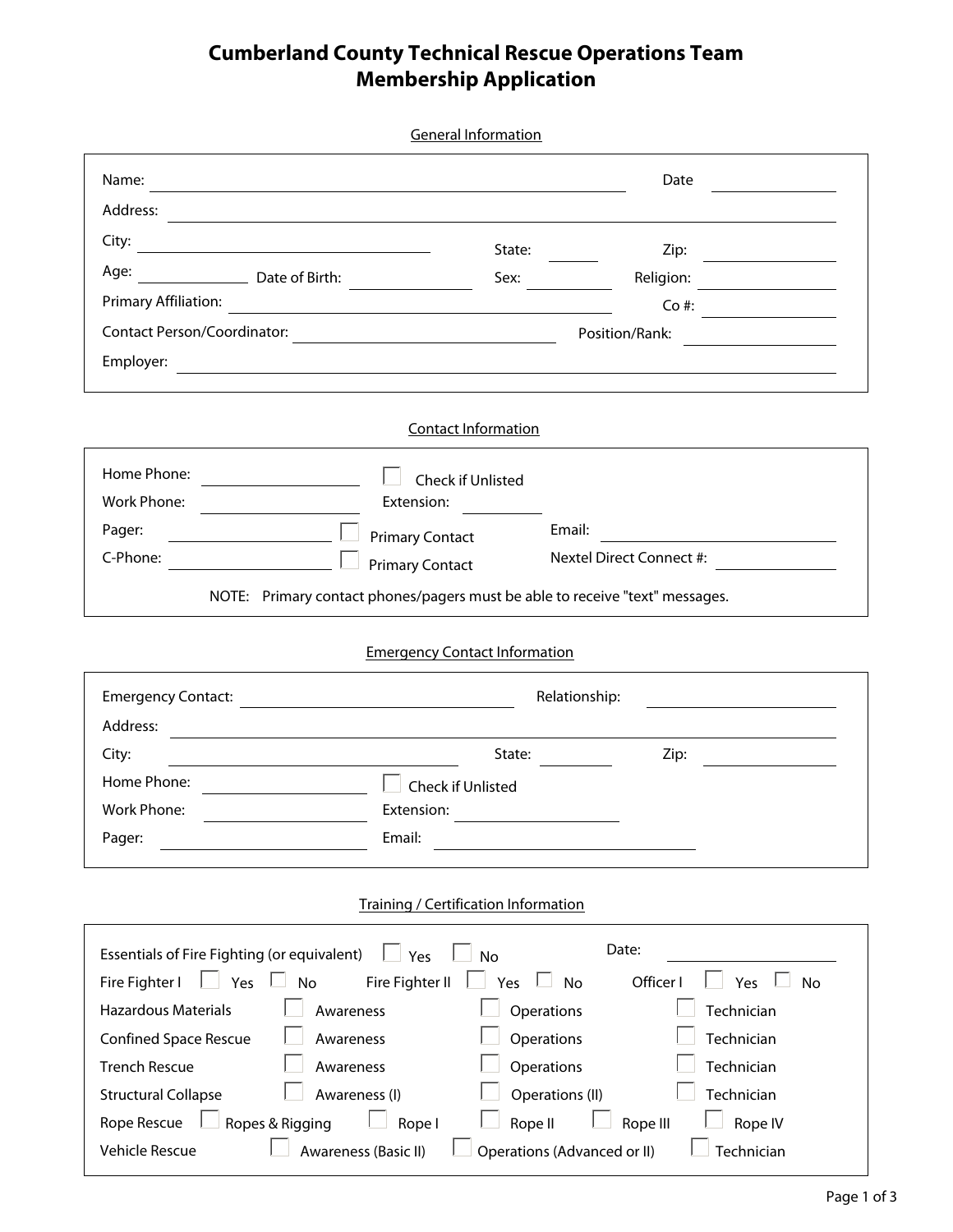## **Cumberland County Technical Rescue Operations Team Membership Application**

| <b>Training / Certification Information</b>                                                                                                                                                                                                                                                    |              |      |  |  |
|------------------------------------------------------------------------------------------------------------------------------------------------------------------------------------------------------------------------------------------------------------------------------------------------|--------------|------|--|--|
| Level:<br><b>Vehicle Rescue</b><br>Phase I<br>Phase II<br>Phase III<br>Awareness<br>Boating Safety Certificate/License #<br><u> 1989 - Johann Barn, mars ann an t-Amhain an t-A</u>                                                                                                            |              |      |  |  |
| DOH - Basic Rescue Practices Certification #                                                                                                                                                                                                                                                   |              |      |  |  |
| DOH/SFA - Basic Vehicle Rescue Technician Certification #                                                                                                                                                                                                                                      |              |      |  |  |
| <b>EMS Certification Information</b>                                                                                                                                                                                                                                                           |              |      |  |  |
| EMS Certification (Check One)<br>Certification #<br>EMT-P<br><b>FR</b><br>EMT<br>$\mathbf{I}$<br><b>PHRN</b><br><b>Other EMS Training</b><br>Other<br><b>First Aid</b><br><b>Emergency Response</b><br>CPR / AED Qualified<br><b>CPR Expiration Date</b><br>$\mathbb{R}^n$<br><b>No</b><br>Yes |              |      |  |  |
| <b>Medical History</b>                                                                                                                                                                                                                                                                         |              |      |  |  |
| Past Medical History                                                                                                                                                                                                                                                                           |              |      |  |  |
|                                                                                                                                                                                                                                                                                                |              |      |  |  |
| <b>Current Medications</b>                                                                                                                                                                                                                                                                     |              |      |  |  |
| <b>Blood Type</b><br>Allergies                                                                                                                                                                                                                                                                 |              |      |  |  |
| <b>Family Physician</b><br><b>Phone Number</b>                                                                                                                                                                                                                                                 |              |      |  |  |
| <b>Additional Information</b>                                                                                                                                                                                                                                                                  |              |      |  |  |
| Course                                                                                                                                                                                                                                                                                         | <b>Hours</b> | Date |  |  |

| Course | Hours | Date |
|--------|-------|------|
|        |       |      |
|        |       |      |
|        |       |      |
|        |       |      |
|        |       |      |
|        |       |      |
|        |       |      |
|        |       |      |
|        |       |      |
|        |       |      |
|        |       |      |
|        |       |      |
|        |       |      |
|        |       |      |